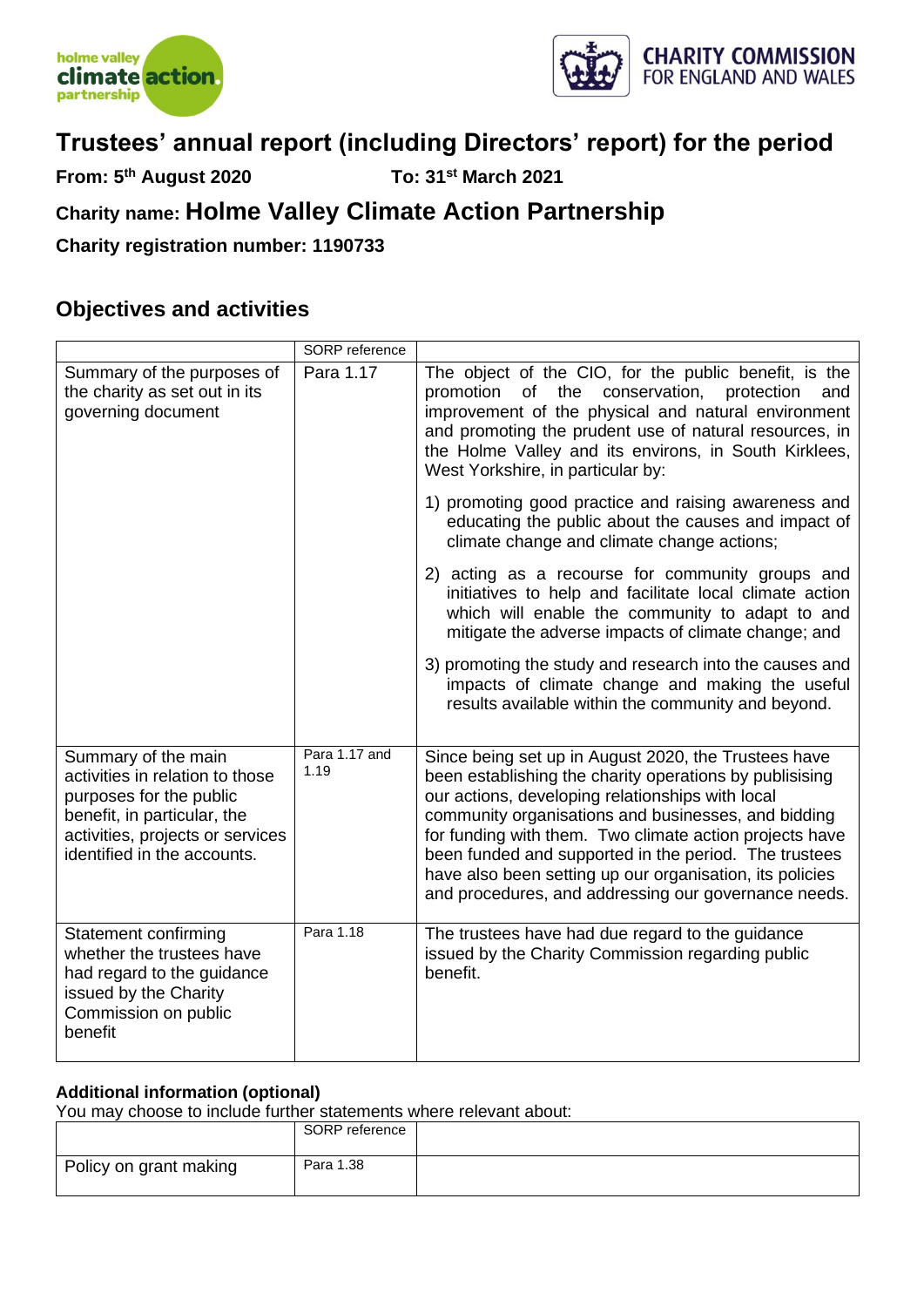# **From: 5th August 2020 To: 31st March 2021**

# **Charity name: Holme Valley Climate Action Partnership**

### **Charity registration number: 1190733**

| Policy on social investment<br>including program related<br>investment | Para 1.38 |  |
|------------------------------------------------------------------------|-----------|--|
| Contribution made by<br>volunteers                                     | Para 1.38 |  |
| Other                                                                  |           |  |

### **Achievements and performance**

### **Additional information (optional)**

You may choose to include further statements where relevant about:

| Achievements against<br>objectives set                             | Para 1.41 |  |
|--------------------------------------------------------------------|-----------|--|
| Performance of fundraising<br>activities against objectives<br>set | Para 1.41 |  |
| Investment performance<br>against objectives                       | Para 1.41 |  |
| Other                                                              |           |  |

### **Financial review**

| Review of the charity's<br>financial position at the end | Para 1.21 | During the year, the Trustees received an income of<br><b>£23,052, with £nil expenditure.</b> |
|----------------------------------------------------------|-----------|-----------------------------------------------------------------------------------------------|
| of the period                                            |           |                                                                                               |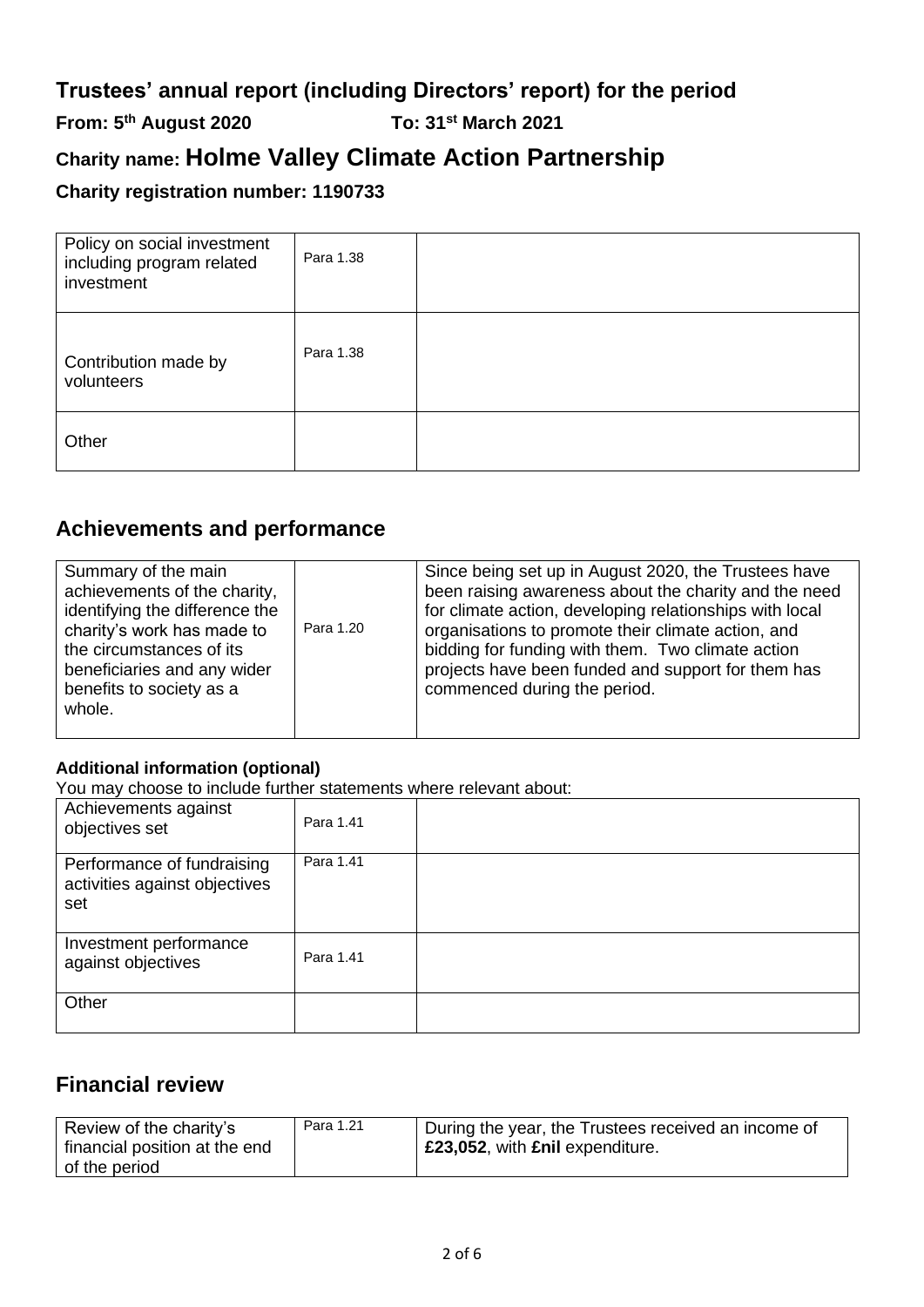# **From: 5th August 2020 To: 31st March 2021**

# **Charity name: Holme Valley Climate Action Partnership**

### **Charity registration number: 1190733**

| Statement explaining the<br>policy for holding reserves<br>stating why they are held      | Para 1.22 | The Trustees policy is to hold sufficient reserves to<br>cover its recurrent cost for at least 3 months The<br>Trustees intend to determine the appropriate level of<br>reserves once HVCAP starts incurring expenditure<br>during 2021-22. |
|-------------------------------------------------------------------------------------------|-----------|---------------------------------------------------------------------------------------------------------------------------------------------------------------------------------------------------------------------------------------------|
| Amount of reserves held                                                                   | Para 1.22 | At 31 March 2021, no specific level of reserves were<br>held, but the unrestricted funds available amounted to<br>£10,002.                                                                                                                  |
| Reasons for holding zero<br>reserves                                                      | Para 1.22 | N/A                                                                                                                                                                                                                                         |
| Details of fund materially in<br>deficit                                                  | Para 1.24 | N/A                                                                                                                                                                                                                                         |
| Explanation of any<br>uncertainties about the<br>charity continuing as a going<br>concern | Para 1.23 | N/A                                                                                                                                                                                                                                         |

### **Additional information (optional)**

You may choose to include further statements where relevant about:

| The charity's principal<br>sources of funds (including<br>any fundraising)               | Para 1.47 |  |
|------------------------------------------------------------------------------------------|-----------|--|
| Investment policy and<br>objectives including any<br>social investment policy<br>adopted | Para 1.46 |  |
| A description of the principal<br>risks facing the charity                               | Para 1.46 |  |
| Other                                                                                    |           |  |

### **Structure, governance and management**

| Description of charity's<br>trusts:                                                                      |           |                                                                            |
|----------------------------------------------------------------------------------------------------------|-----------|----------------------------------------------------------------------------|
| Type of governing document:<br>for example, trust deed,<br>memorandum and articles of<br>association etc | Para 1.25 | CIO Foundation model constitution as<br>registered with Charity Commission |
| How is the charity<br>constituted?                                                                       | Para 1.25 | CIO - Charitable Incorporated Organisation                                 |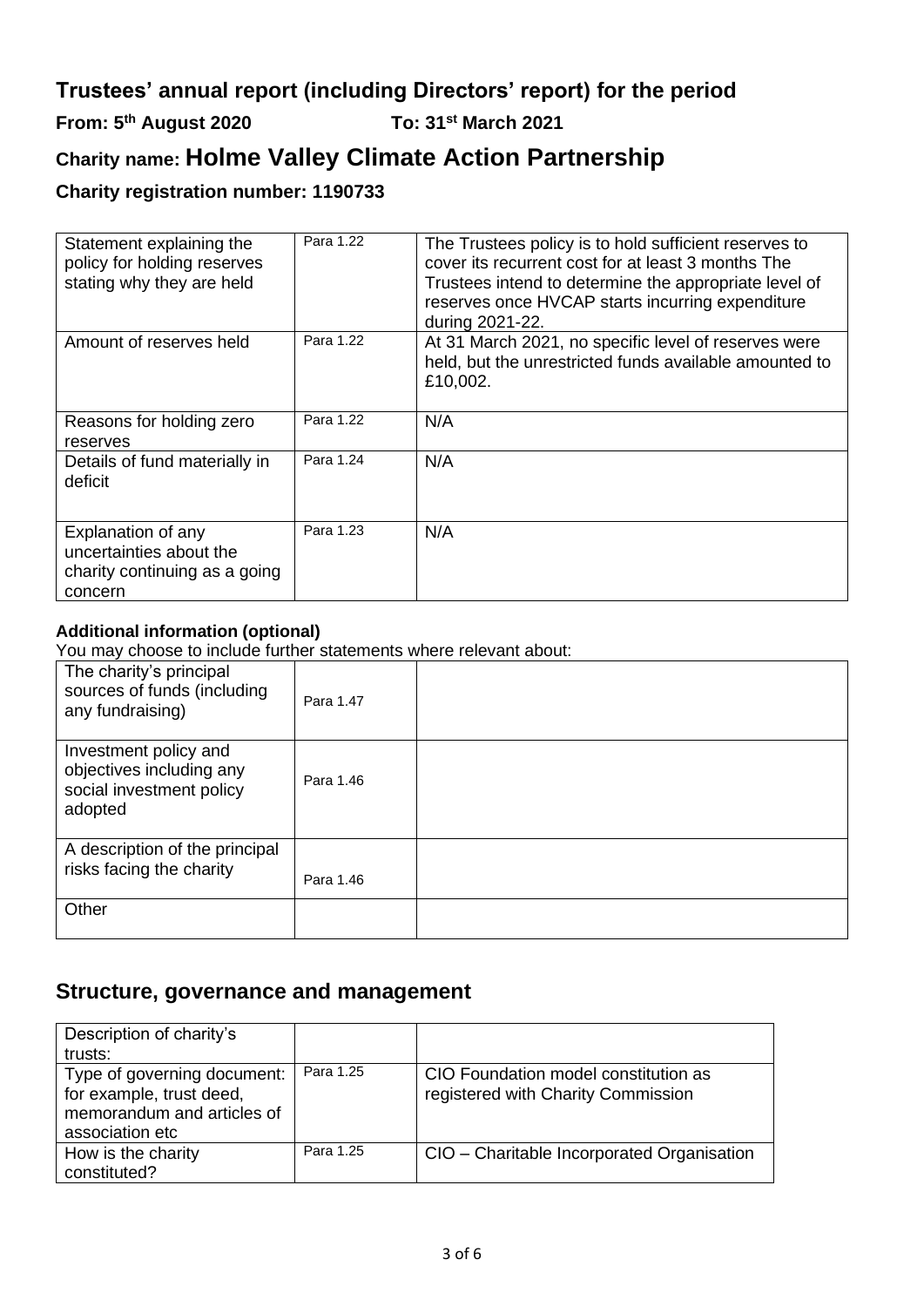## **From: 5th August 2020 To: 31st March 2021**

# **Charity name: Holme Valley Climate Action Partnership**

### **Charity registration number: 1190733**

| for example limited company,<br>unincorporated association,<br><b>CIO</b>                                                                                                                   |           |                                                                                                                                                                                                                                                          |
|---------------------------------------------------------------------------------------------------------------------------------------------------------------------------------------------|-----------|----------------------------------------------------------------------------------------------------------------------------------------------------------------------------------------------------------------------------------------------------------|
| Trustee selection methods<br>including details of any<br>constitutional provisions e.g.<br>election to post or name of<br>any person or body entitled<br>to appoint one or more<br>trustees | Para 1.25 | The five founder Trustees including the two<br>ex-officio trustees were confirmed as<br>appointed by Management Board at the first<br>Board meeting on 15 <sup>th</sup> September 2020.<br>Further Trustees are as appointed by the<br>Management Board. |

#### **Additional information (optional)**

You may choose to include further statements where relevant about:

| Policies and procedures<br>adopted for the induction and<br>training of trustees                   | Para 1.51 |  |
|----------------------------------------------------------------------------------------------------|-----------|--|
| The charity's organisational<br>structure and any wider<br>network with which the<br>charity works | Para 1.51 |  |
| Relationship with any related<br>parties                                                           | Para 1.51 |  |
| Other                                                                                              |           |  |

### **Reference and administrative details**

| Charity name                | <b>Holme Valley Climate Action Partnership Ltd</b>  |
|-----------------------------|-----------------------------------------------------|
| Other name the charity uses | <b>HVCAP CIO</b>                                    |
| Registered charity number   | 1190733                                             |
| Charity's principal address | <b>Overbrook House, Holt Lane, Holmfirth HD93BW</b> |

#### **Names of the charity trustees who manage the charity**

|   | <b>Trustee name</b>    | Office (if any) | Dates acted if not for<br>whole year | Name of person (or body)<br>entitled to appoint<br>trustee (if any) |
|---|------------------------|-----------------|--------------------------------------|---------------------------------------------------------------------|
|   | <b>Frances Bennett</b> | Chair           |                                      | <b>Management Board</b>                                             |
| 2 | John Queening          | Secretary       |                                      | <b>Management Board</b>                                             |
| 3 | <b>Trevor Doherty</b>  | Treasurer       | Appointed<br>22/07/2021              | <b>Management Board</b>                                             |
|   | Moses Crook            |                 | Appointed<br>01/12/2020              | <b>Management Board</b>                                             |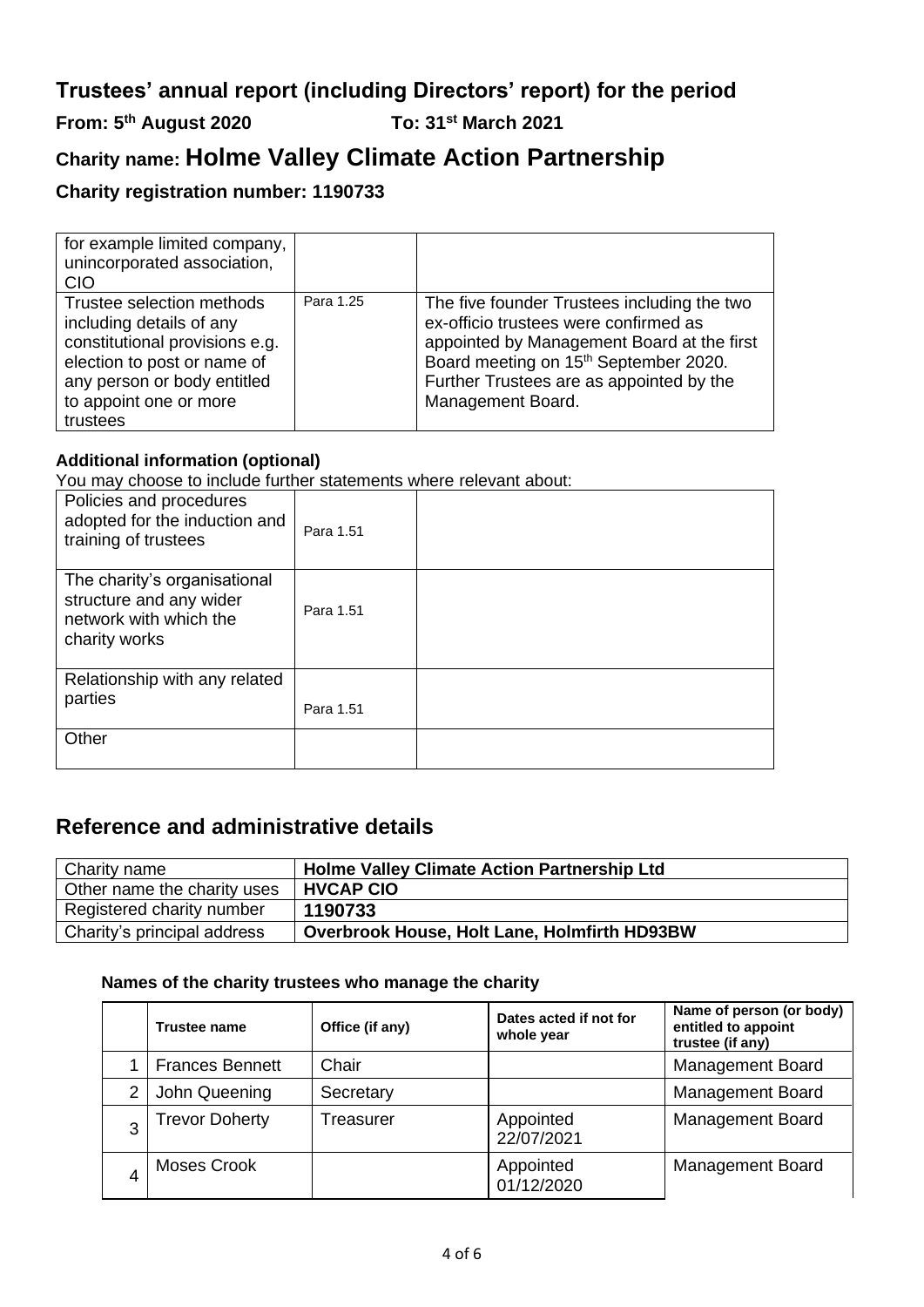# **Trustees' annual report (including Directors' report) for the period From: 5th August 2020 To: 31st March 2021 Charity name: Holme Valley Climate Action Partnership**

### **Charity registration number: 1190733**

| 5  | <b>Greta Bradley</b>  | Ex-officio Trustee as<br>Chair of HoTT |                         | <b>Management Board</b> |
|----|-----------------------|----------------------------------------|-------------------------|-------------------------|
| 6  | Peter Van Ruiten      |                                        |                         | <b>Management Board</b> |
| 7  | Alison Morgan         |                                        | Appointed<br>23/07/2021 | <b>Management Board</b> |
| 8  | <b>Paul Davies</b>    |                                        | Resigned<br>20/12/2020  | <b>Management Board</b> |
| 9  | <b>Richard Ashley</b> |                                        | Resigned<br>20/05/2021  | <b>Management Board</b> |
| 10 |                       |                                        |                         |                         |
| 11 |                       |                                        |                         |                         |
| 12 |                       |                                        |                         |                         |

Corporate trustees – names of the directors at the date the report was approved

| Director name |  |
|---------------|--|
| N/A           |  |
|               |  |

Name of trustees holding title to property belonging to the charity

| <b>Trustee name</b> | Dates acted if not for whole year |
|---------------------|-----------------------------------|
| N/A                 |                                   |
|                     |                                   |

### **Funds held as custodian trustees on behalf of others**

| Description of the assets<br>held in this capacity                                                                                        | N/A |
|-------------------------------------------------------------------------------------------------------------------------------------------|-----|
| Name and objects of the<br>charity on whose behalf the<br>assets are held and how this<br>falls within the custodian<br>charity's objects |     |
| Details of arrangements for<br>safe custody and<br>segregation of such assets<br>from the charity's own assets                            |     |

### **Additional information (optional)**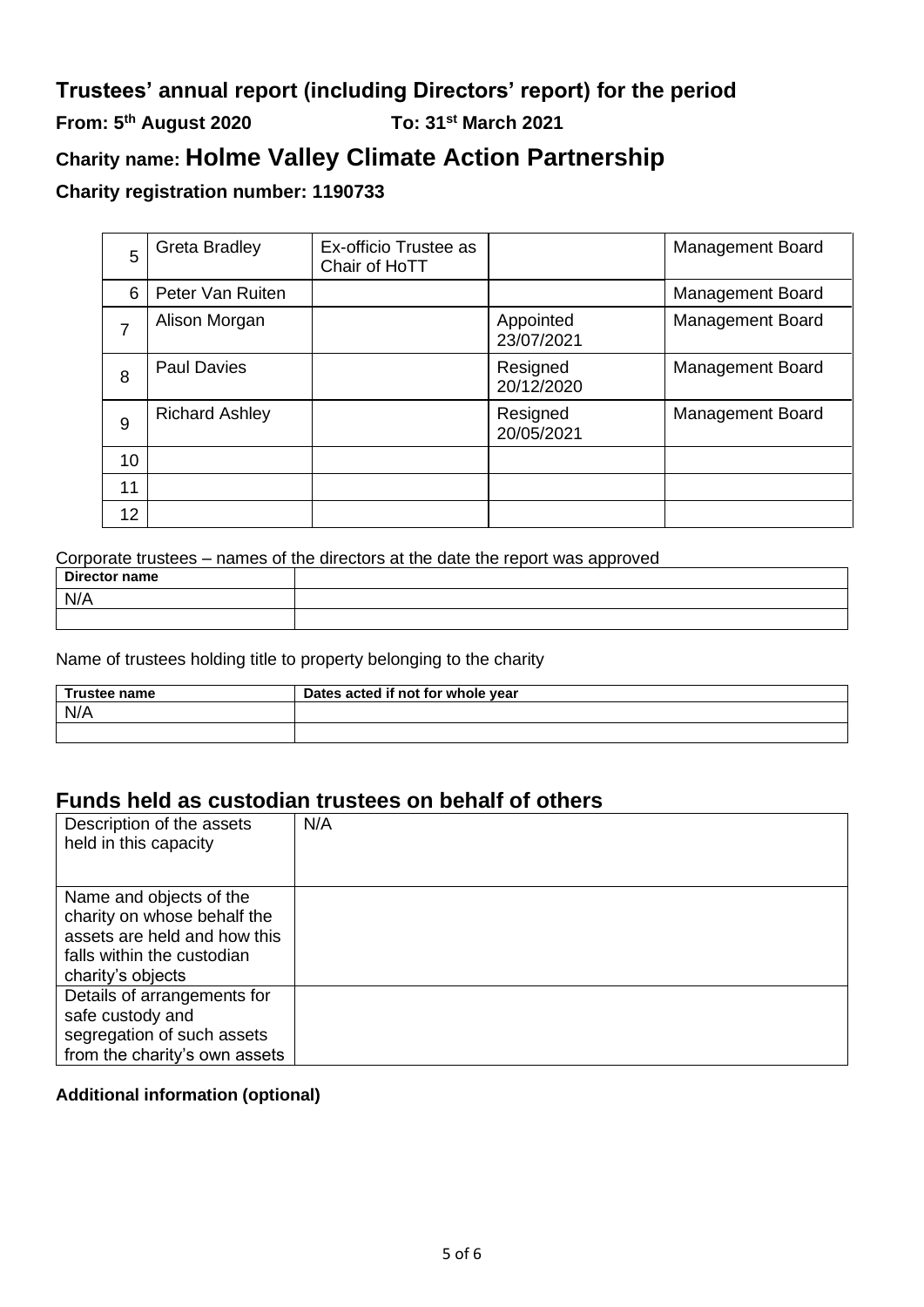# **Trustees' annual report (including Directors' report) for the period From: 5th August 2020 To: 31st March 2021 Charity name: Holme Valley Climate Action Partnership Charity registration number: 1190733**

### **Names and addresses of advisers (optional information)**

| Type of adviser Name |              | <b>Address</b>                 |
|----------------------|--------------|--------------------------------|
| Banking              | Triodos Bank | Deanery Road, Bristol BS1 5AS. |
|                      |              |                                |

### **Name of chief executive or names of senior staff members (optional information)**

### **Exemptions from disclosure**

Reason for non-disclosure of key personnel details

### **Other optional information**

### **Declarations**

**The company has taken advantage of the small companies' exemption in preparing the report above.**

**The trustees declare that they have approved the trustees' report (including directors' report) above.** 

 **Signed on behalf of the charity's trustees/directors**

| Signature(s)                                            | 1 Unio Manullas        | ىس.           |
|---------------------------------------------------------|------------------------|---------------|
| Full name(s)                                            | <b>Frances Bennett</b> | John Oxeening |
| Position (for example   Chair<br>Secretary, Chair, etc) |                        | Secretary     |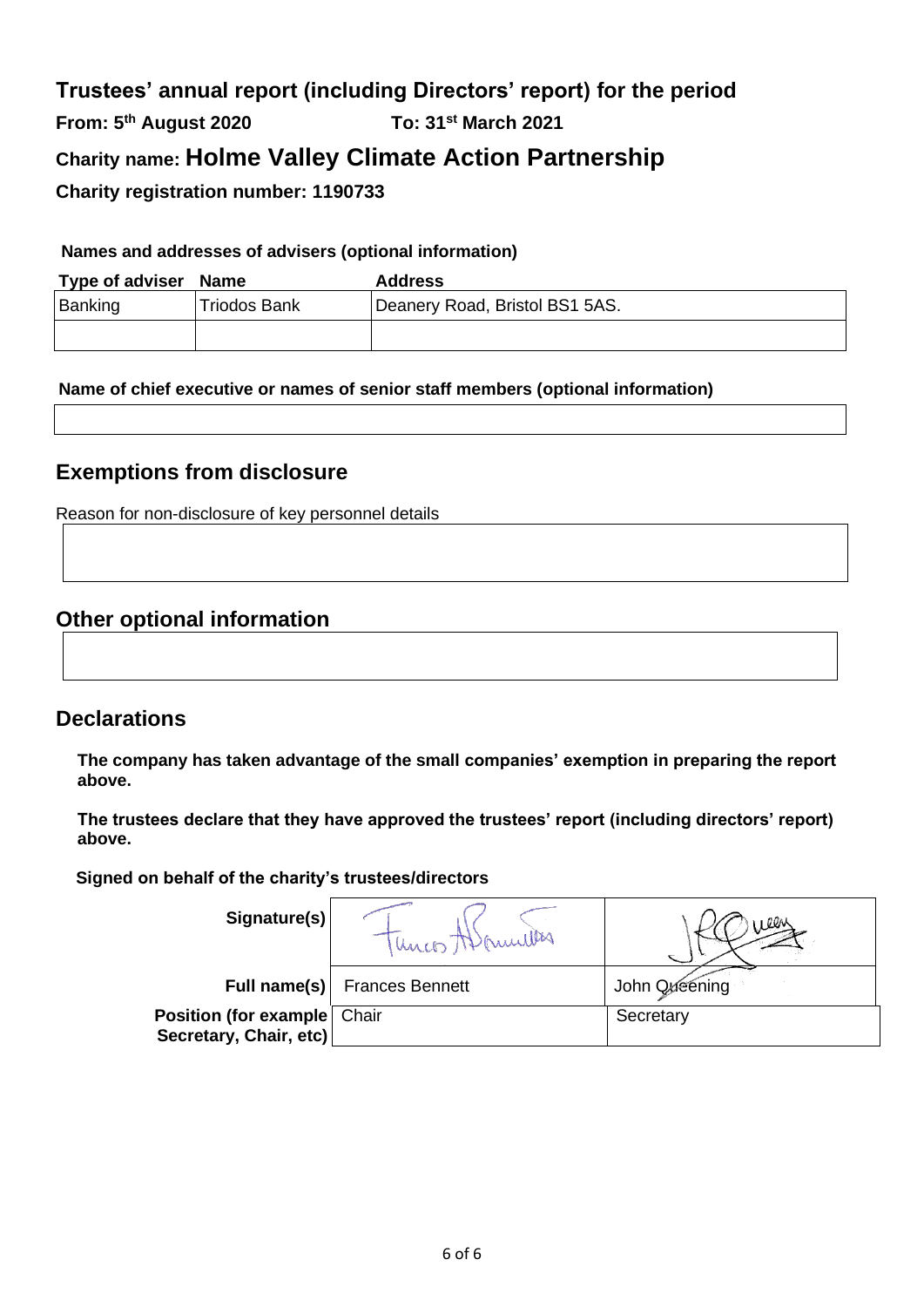#### Holme Valley Climate Action Partnership - HVCAP CIO Financial Review year to 31 March 2021

- 1. HVCAP was established in September 2020, and has prepared a Statement of Financial Activities to 31 March 2021 and a Balance Sheet at that date.
- 2. During the year, HVCAP received income of £23,052, broken down as follows:

| Unrestricted funds:                                          |         |
|--------------------------------------------------------------|---------|
| Donations                                                    | £10,000 |
| Interest                                                     | £2      |
| Total                                                        | £10,002 |
| <b>Restricted Funds:</b>                                     |         |
| Holme Valley Parish Council Grants                           | £7,500  |
| Land mapping project £5,000                                  |         |
| Building Energy audits £2,500                                |         |
| One Community Foundation - BGCT Grant<br>Land Mapping £5,550 | £5,550  |
|                                                              |         |
| Total                                                        | £13,050 |
|                                                              |         |
| <b>Total Income</b>                                          | £23,052 |
|                                                              |         |

- 3. During the year, expenditure was *fil.*
- 4. At 31 March 2021, no specific level of reserves were held, but the unrestricted funds available amounted to £10,002. The Trustees intend determine the appropriate level of reserves once HVCAP starts incurring expenditure during 2021-2022.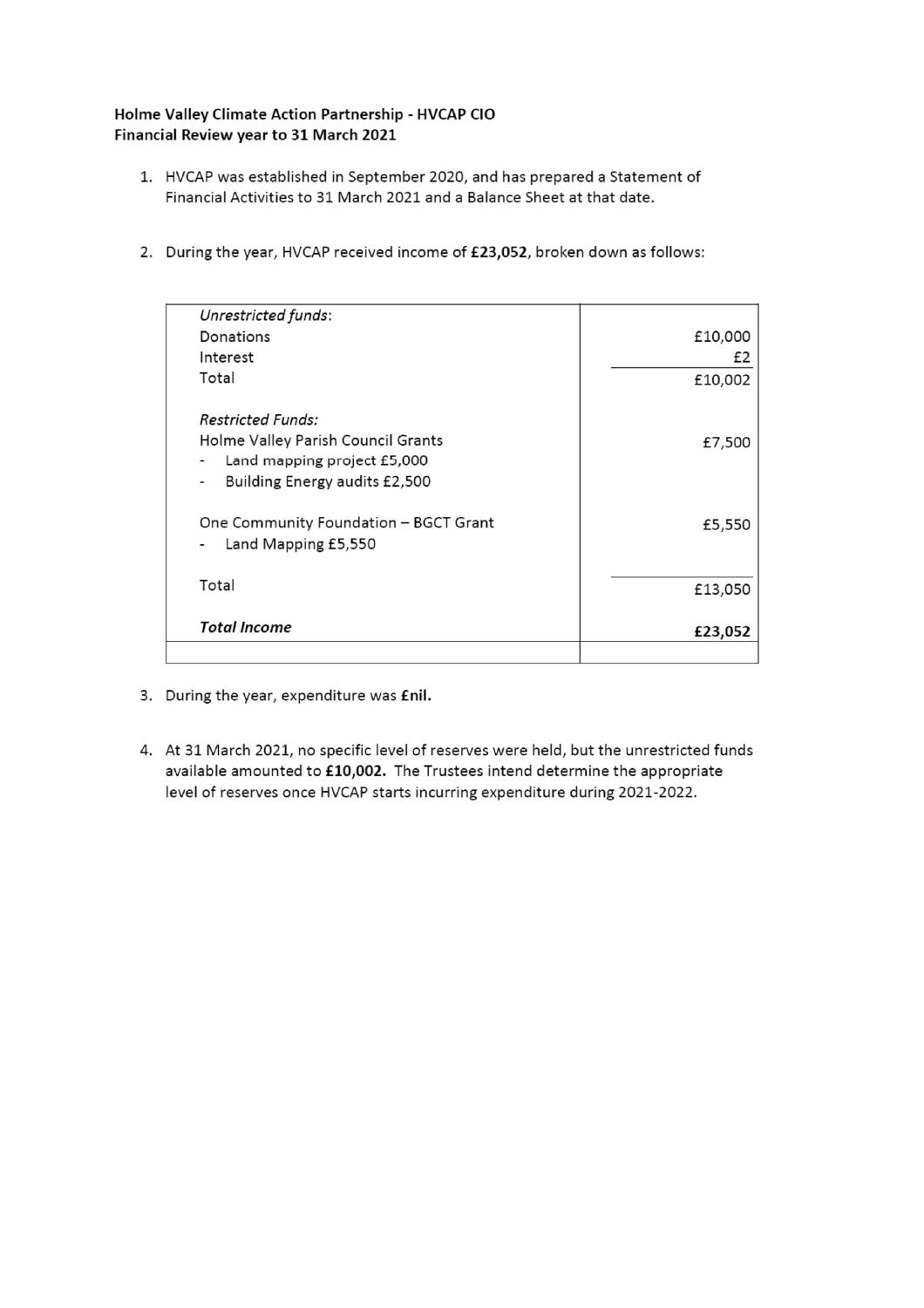#### **HOLME VALLEY CLIMATE ACTION PARTNERSHIP**

Statement of Financial Activities **Board approved 6th January 2022** (including summary income and expenditure account) for the year ended 31 March 2021

| Unrestricted<br>Restricted<br><b>Funds</b><br><b>Funds</b><br>£<br>£<br>10,000<br>13,050<br>23,050<br>2<br>2<br>10,002<br>13,050<br>23,052<br>0<br>0<br>10,002<br>13,050<br>23,052<br>10,002<br>13,050<br>23,052<br>10,002<br>23,052<br>13,050 |                                | 2021 | 2021 | 2021         |
|------------------------------------------------------------------------------------------------------------------------------------------------------------------------------------------------------------------------------------------------|--------------------------------|------|------|--------------|
|                                                                                                                                                                                                                                                |                                |      |      | Total        |
|                                                                                                                                                                                                                                                |                                |      |      | <b>Funds</b> |
|                                                                                                                                                                                                                                                |                                |      |      | £            |
|                                                                                                                                                                                                                                                | Income from:                   |      |      |              |
|                                                                                                                                                                                                                                                | <b>Grants and donations</b>    |      |      |              |
|                                                                                                                                                                                                                                                | Sales and fees                 |      |      |              |
|                                                                                                                                                                                                                                                | <b>Bank interest</b>           |      |      |              |
|                                                                                                                                                                                                                                                | Total income                   |      |      |              |
|                                                                                                                                                                                                                                                | <b>Expenditure on:</b>         |      |      |              |
|                                                                                                                                                                                                                                                | Salaries NICs and pensions     |      |      |              |
|                                                                                                                                                                                                                                                | Health and safety              |      |      |              |
|                                                                                                                                                                                                                                                | Repairs and maintenance        |      |      |              |
|                                                                                                                                                                                                                                                | Rent and rates                 |      |      |              |
|                                                                                                                                                                                                                                                | Utilities                      |      |      |              |
|                                                                                                                                                                                                                                                | Phone and broadband            |      |      |              |
|                                                                                                                                                                                                                                                | Insurance                      |      |      |              |
|                                                                                                                                                                                                                                                | Marketing and publicity        |      |      |              |
|                                                                                                                                                                                                                                                | Room and venue hire            |      |      |              |
|                                                                                                                                                                                                                                                | Freelance workers              |      |      |              |
|                                                                                                                                                                                                                                                | <b>Grants and donations</b>    |      |      |              |
|                                                                                                                                                                                                                                                | Office and administration      |      |      |              |
|                                                                                                                                                                                                                                                | <b>Materials and resources</b> |      |      |              |
|                                                                                                                                                                                                                                                | IT software and licences       |      |      |              |
|                                                                                                                                                                                                                                                | Memberships and subscriptions  |      |      |              |
|                                                                                                                                                                                                                                                | Cleaning                       |      |      |              |
|                                                                                                                                                                                                                                                | Independent examination        |      |      |              |
|                                                                                                                                                                                                                                                | Depreciation                   |      |      |              |
|                                                                                                                                                                                                                                                | <b>Bank charges</b>            |      |      |              |
|                                                                                                                                                                                                                                                | Professional fees              |      |      |              |
|                                                                                                                                                                                                                                                | Total expenditure              |      |      |              |
|                                                                                                                                                                                                                                                | Net income / (expenditure)     |      |      |              |
|                                                                                                                                                                                                                                                | Transfers between funds        |      |      |              |
|                                                                                                                                                                                                                                                | Net movement in funds          |      |      |              |
|                                                                                                                                                                                                                                                | Fund balances brought forward  |      |      |              |
|                                                                                                                                                                                                                                                | Fund balances carried forward  |      |      |              |

 $Signal: \quad \frac{1}{1000}$   $\frac{1}{1000}$   $\frac{1}{1000}$   $\frac{1}{1000}$   $\frac{1}{1000}$   $\frac{1}{1000}$   $\frac{1}{1000}$   $\frac{1}{1000}$   $\frac{1}{1000}$   $\frac{1}{1000}$   $\frac{1}{1000}$   $\frac{1}{1000}$   $\frac{1}{1000}$   $\frac{1}{1000}$   $\frac{1}{1000}$   $\frac{1}{1000}$   $\frac{1}{100$ 

[Director - Frances Bennett, Chair]

Signed: KU CH Branch Date: 6th January 2022

[Director - John Queening, Secretary]